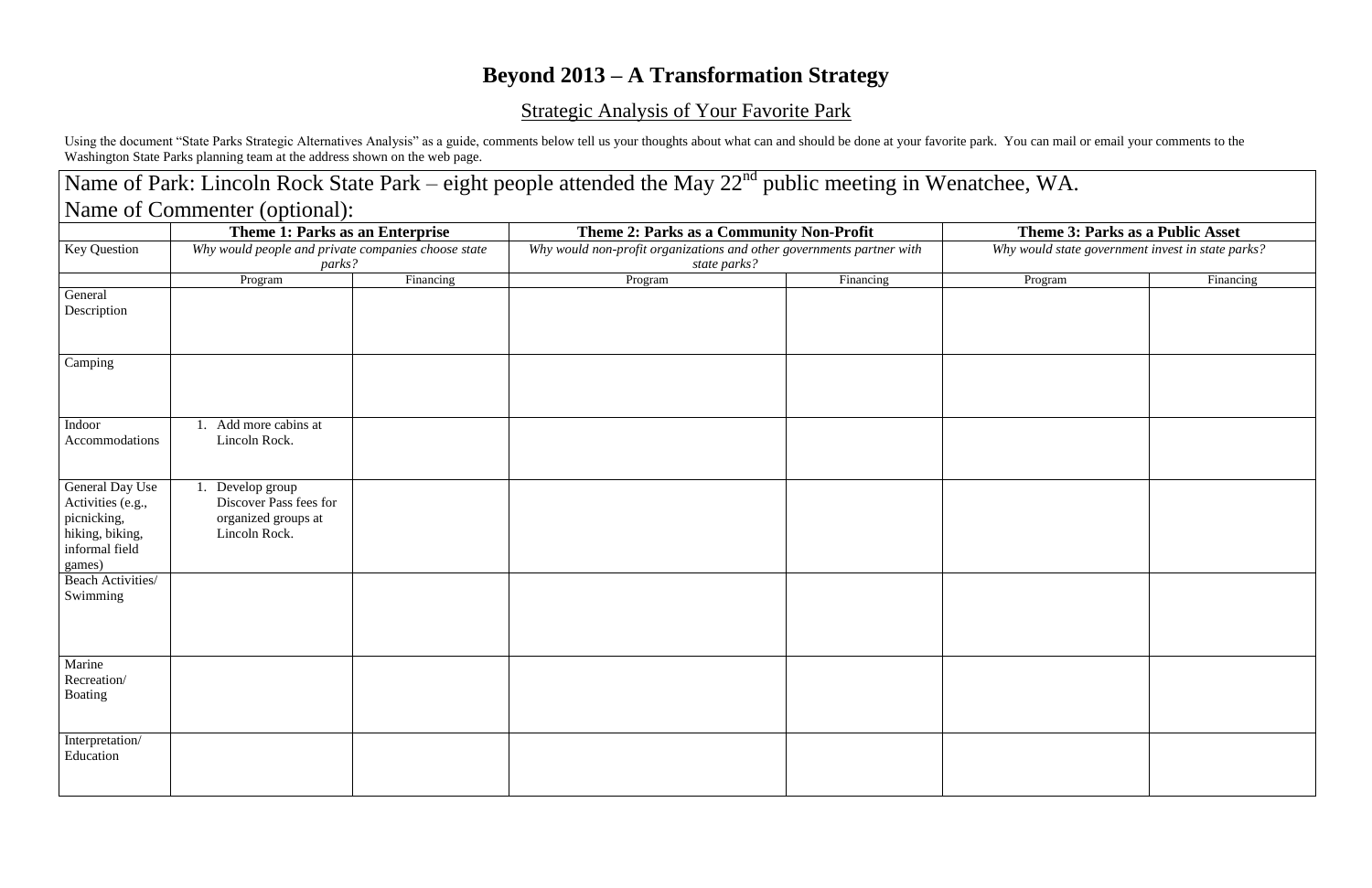|                                             | Theme 1: Parks as an Enterprise                                                                                                                                                                 | Theme 2: Parks as a Community Non-Profit | Theme 3: Parks as a Public Asset |  |
|---------------------------------------------|-------------------------------------------------------------------------------------------------------------------------------------------------------------------------------------------------|------------------------------------------|----------------------------------|--|
| Natural Systems<br>Stewardship              |                                                                                                                                                                                                 |                                          |                                  |  |
| Historic<br>Preservation                    |                                                                                                                                                                                                 |                                          |                                  |  |
| Pre-Historic<br>Archeological<br>Protection |                                                                                                                                                                                                 |                                          |                                  |  |
| <b>Winter Recreation</b>                    |                                                                                                                                                                                                 |                                          |                                  |  |
| <b>Special Events</b>                       |                                                                                                                                                                                                 |                                          |                                  |  |
| Park Commerce                               |                                                                                                                                                                                                 |                                          |                                  |  |
| Visitor Safety and<br>Law Enforcement       |                                                                                                                                                                                                 |                                          |                                  |  |
| Other (within<br>three themes)              |                                                                                                                                                                                                 |                                          |                                  |  |
| Other (outside of<br>Theme Approach)        | General comments from the participants:<br>• Not natural and places us out of line.<br>Vision might be lost if we become an enterprise.<br>$\bullet$<br>Stewardship would be lost.<br>$\bullet$ |                                          |                                  |  |